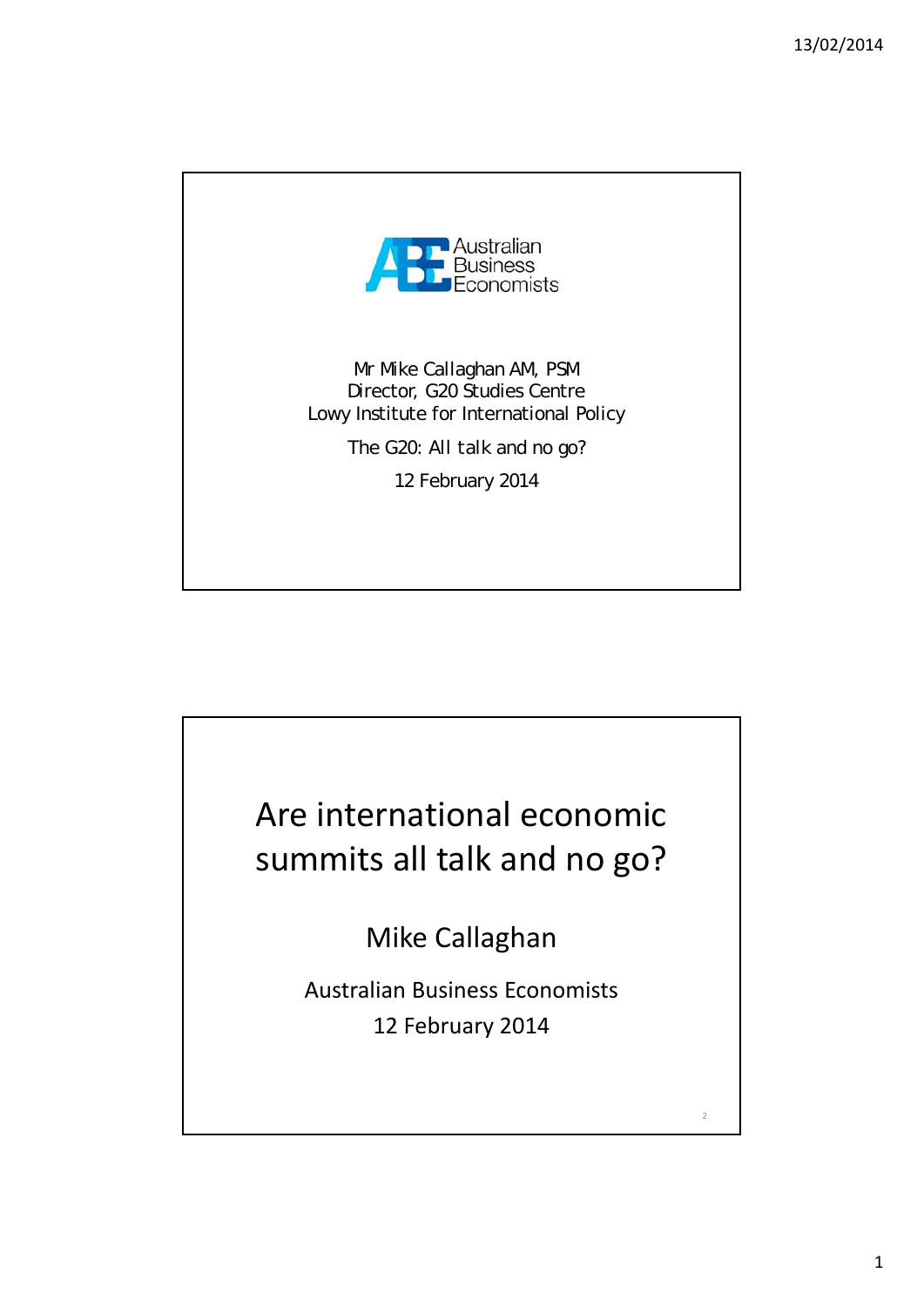

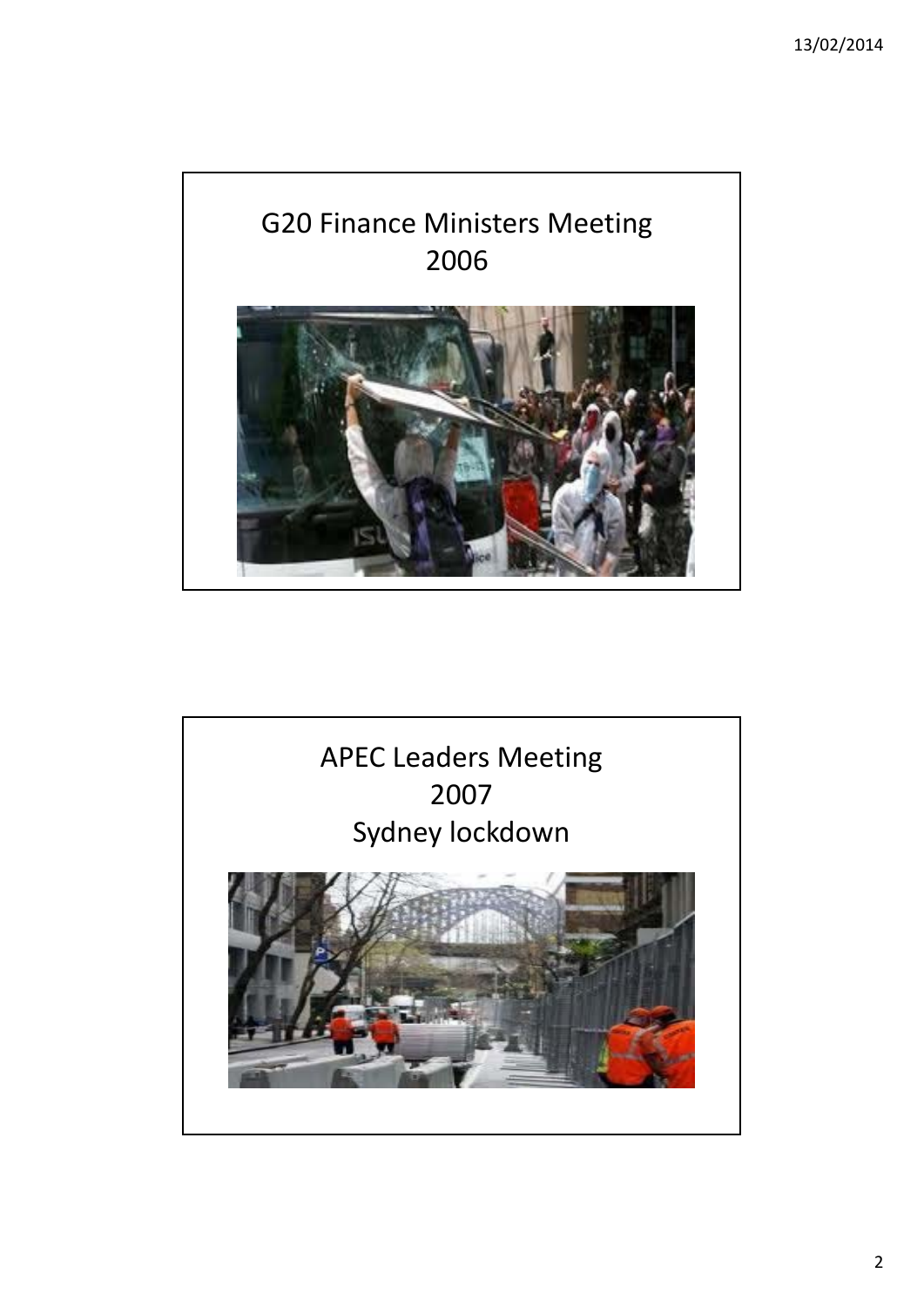

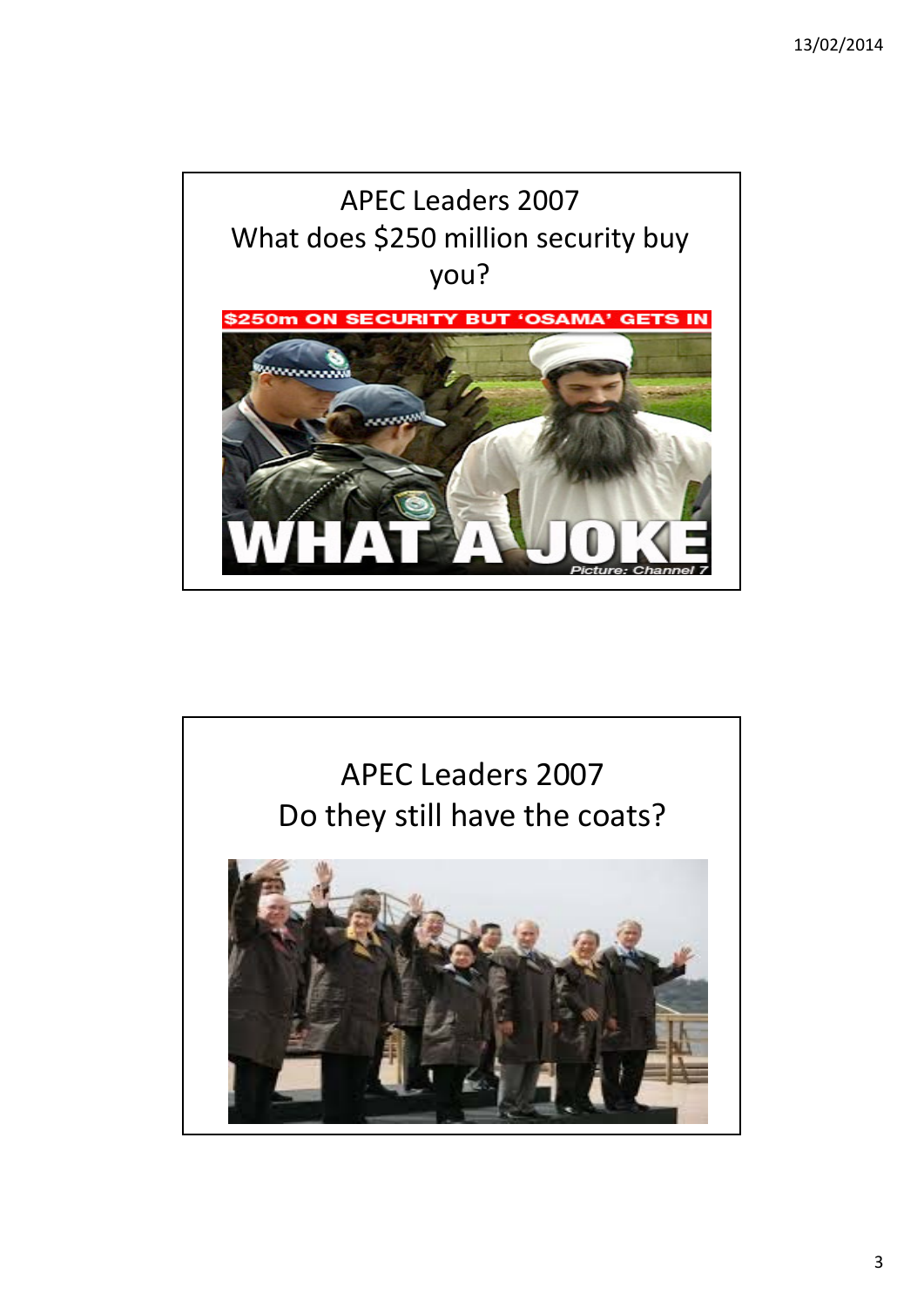

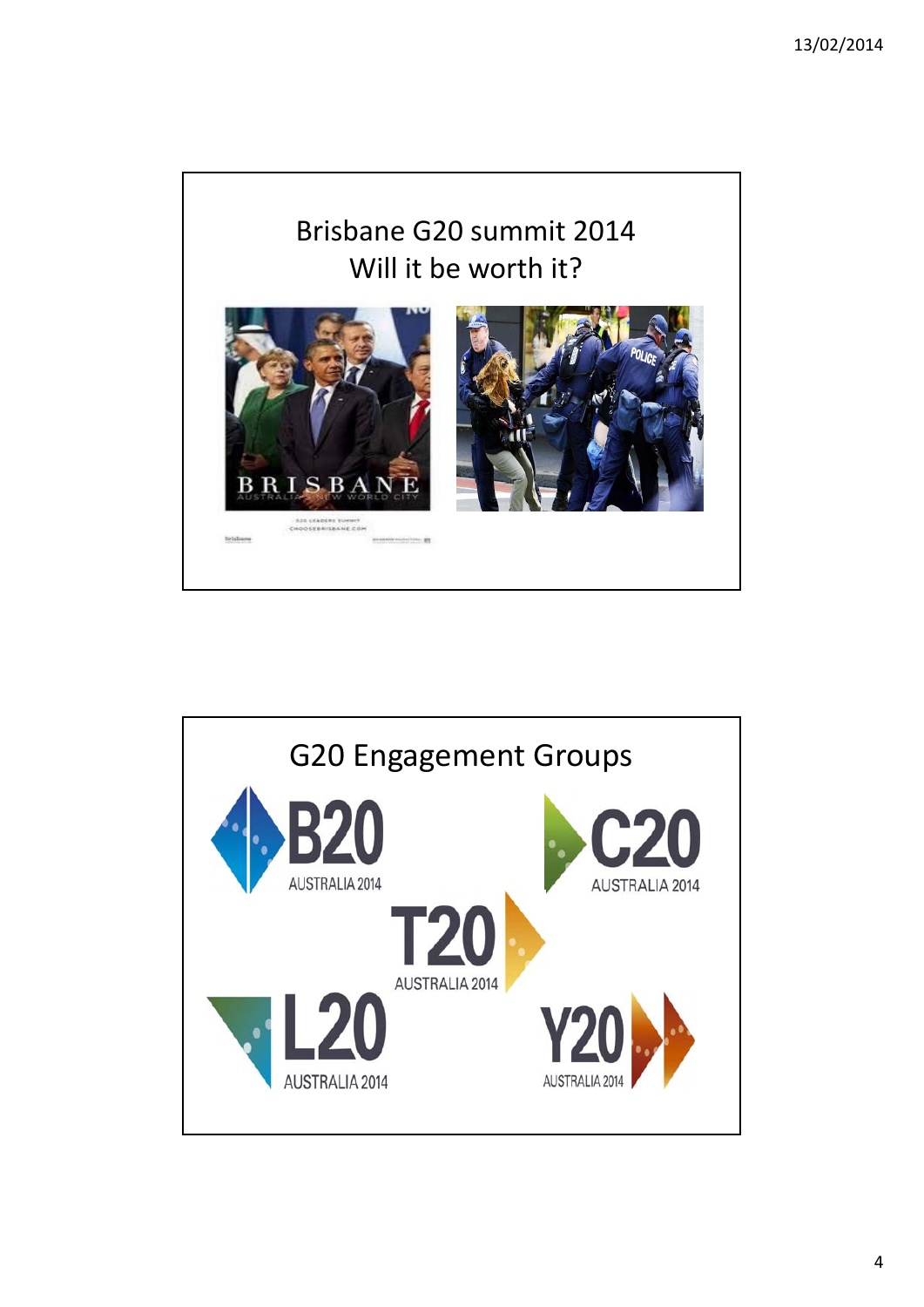## An integrated world

'The breakneck pattern of integration and interconnectedness defines our times'

Christine Lagarde, IMF Managing Director

## G20 needs a growth strategy

Release an 'umbrella' G20 growth strategy, accompanied by each G20 member releasing its individual growth strategy

The aim: to lift potential growth rather than 'rebalance' growth

Release the strategy for public comment prior to the summit.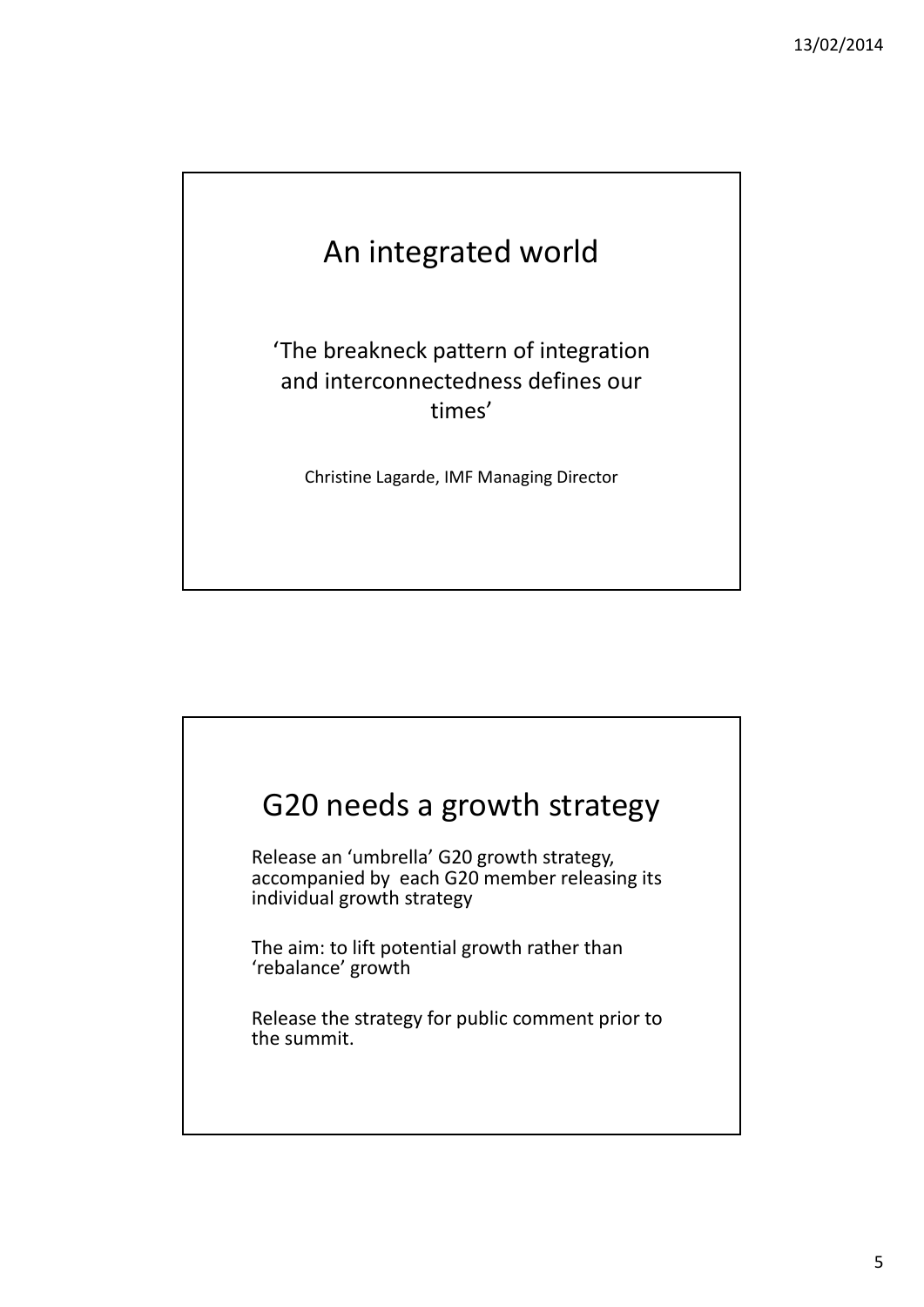## Financial regulation

G20 ministers should ask the 'big' questions and not get caught in the detail of the work of the FSB

The Treasurer should ensure the same questions posed for the review of the Australian financial system are being pursued at the international level